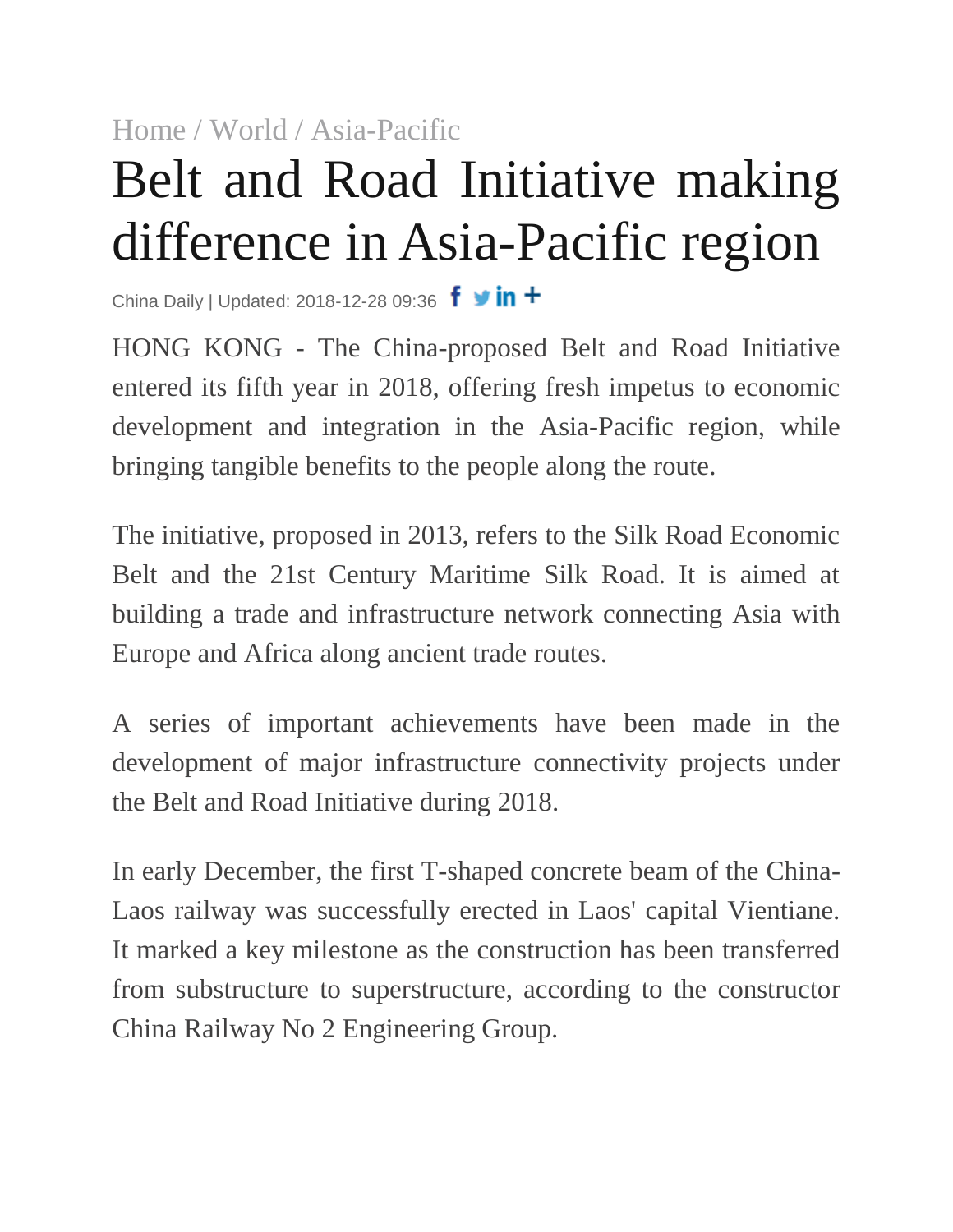The construction of a China-Laos railway, the first overseas route to connect with the railway system in China, starts from Boten, the northern Laos town bordering China, connects with the Chinese Yuxi-Mohan Railway in Yunnan province to the north, and reaches Vientiane in the south.

It is expected to open by the end of 2021, slashing the travel time between Kunming, the capital city of Yunnan province and Vientiane to half a day.

Another key connectivity project under the Belt and Road Initiative, the Jakarta-Bandung high-speed railway in Indonesia, also entered the stage of comprehensive implementation in June this year.

## **Benefits for people**

In August this year, the China-Maldives Friendship Bridge opened to traffic. It is the first cross-sea bridge in the Maldives and an iconic project of the two countries in co-building the 21st Century Maritime Silk Road.

Connecting the capital Male and neighboring Hulhule island where the Maldives' main international airport is located, the 2-km bridge makes it possible for locals and tourists to transfer between the two islands on land within five minutes.